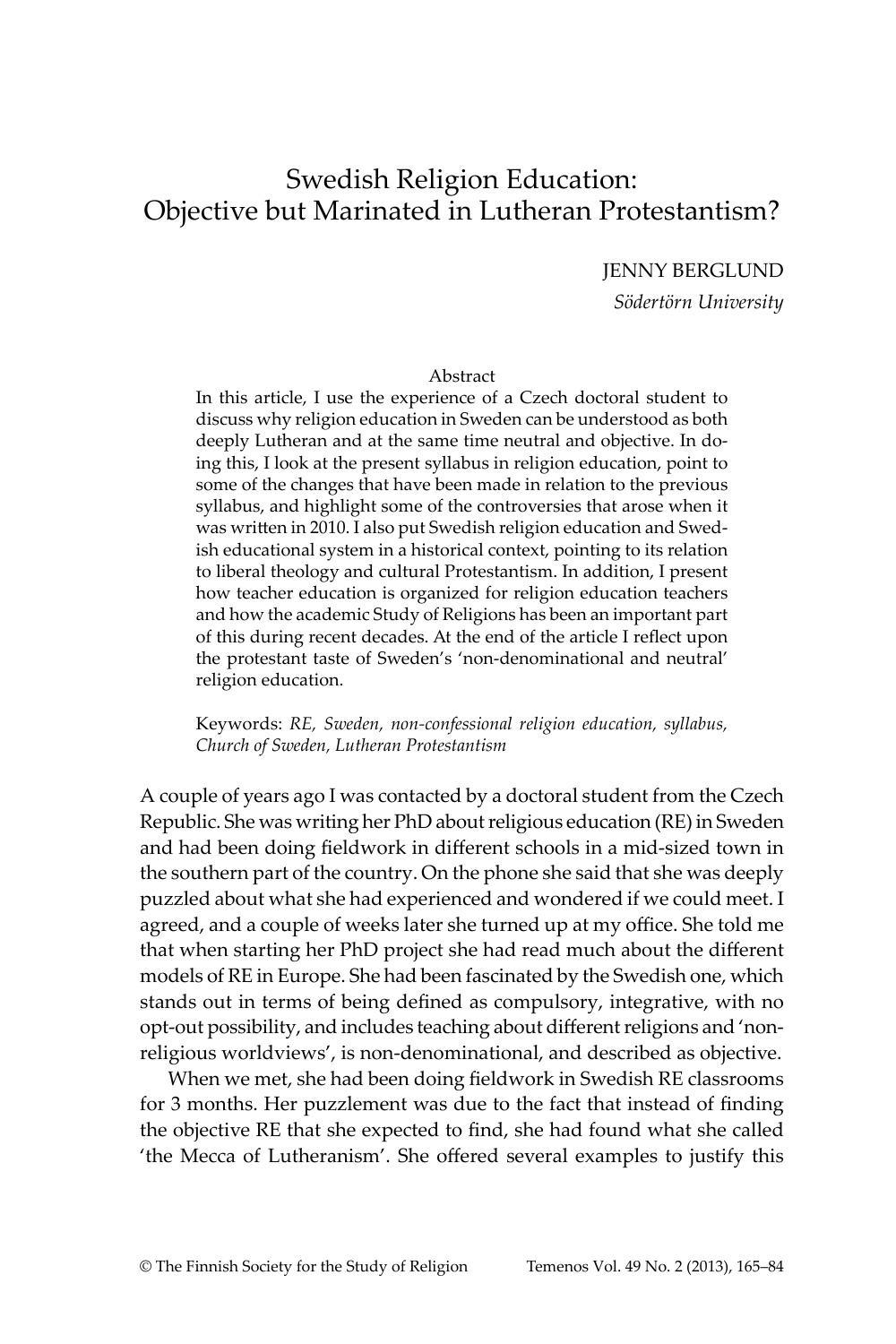statement: the school year follows the Christian Lutheran calendar; the Lutheran holidays are celebrated in schools, and the teachers she had met hardly had any knowledge about non-Lutheran or non-Christian holidays; teachers and students (with no exception) consistently talked about religion as 'faith'; many of the textbooks presented non-Lutheran Christianities, as well as Islam, Hinduism, Buddhism, etc., in exotic and/or negative terms, and Protestantism was typically described in liberal democratic terms, whereas other religions were cast as more authoritarian. On top of this, she was surprised to find that in some schools students learned psalms and performed Christian prayers, and that clergy from the Church of Sweden would be invited to talk about Christianity, while representatives from other denominations were not. She described the relationship between the stated goals of the national curriculum and actual syllabus as a 'contradiction in terms<sup>' 1</sup>

I was not surprised about what this doctoral student said, since I have had many discussions with teacher students coming back from their in-school practice with similar reflections. Although we should be cautious before generalizing about what religion education in Sweden actually looks like from this these experiences, since there of course are many other pictures, and ideals and practice often differ, nevertheless it still gives us a hint about a school subject that claims to have washed away its Lutheran marinade but where the taste still remains.

In this article, I will use the experience of the Czech doctoral student to discuss why religion education in Sweden can be understood as both deeply Lutheran and at the same time is presented as neutral and objective. In doing this, I will look at the present syllabus in religion education, point to some of the changes that have been made in relation to the previous syllabus, and highlight some of the controversies that arose when it was written in 2010. Then I will put not only Swedish religion education, but also the Swedish educational system in historical context, pointing to its relation to liberal theology and cultural Protestantism. Thirdly, I will present how teacher education is organized for religion education teachers and how Study of Religions during the last decades has been an important part of this. In the end of the article I will reflect upon the protestant taste of this 'non-denominational and neutral' religion education, and call for the need for further self-reflection, but also argue for the necessity of engagement for the study of religions in all forms of teacher education.

<sup>1</sup>  I met with this doctoral student in May and October 2011.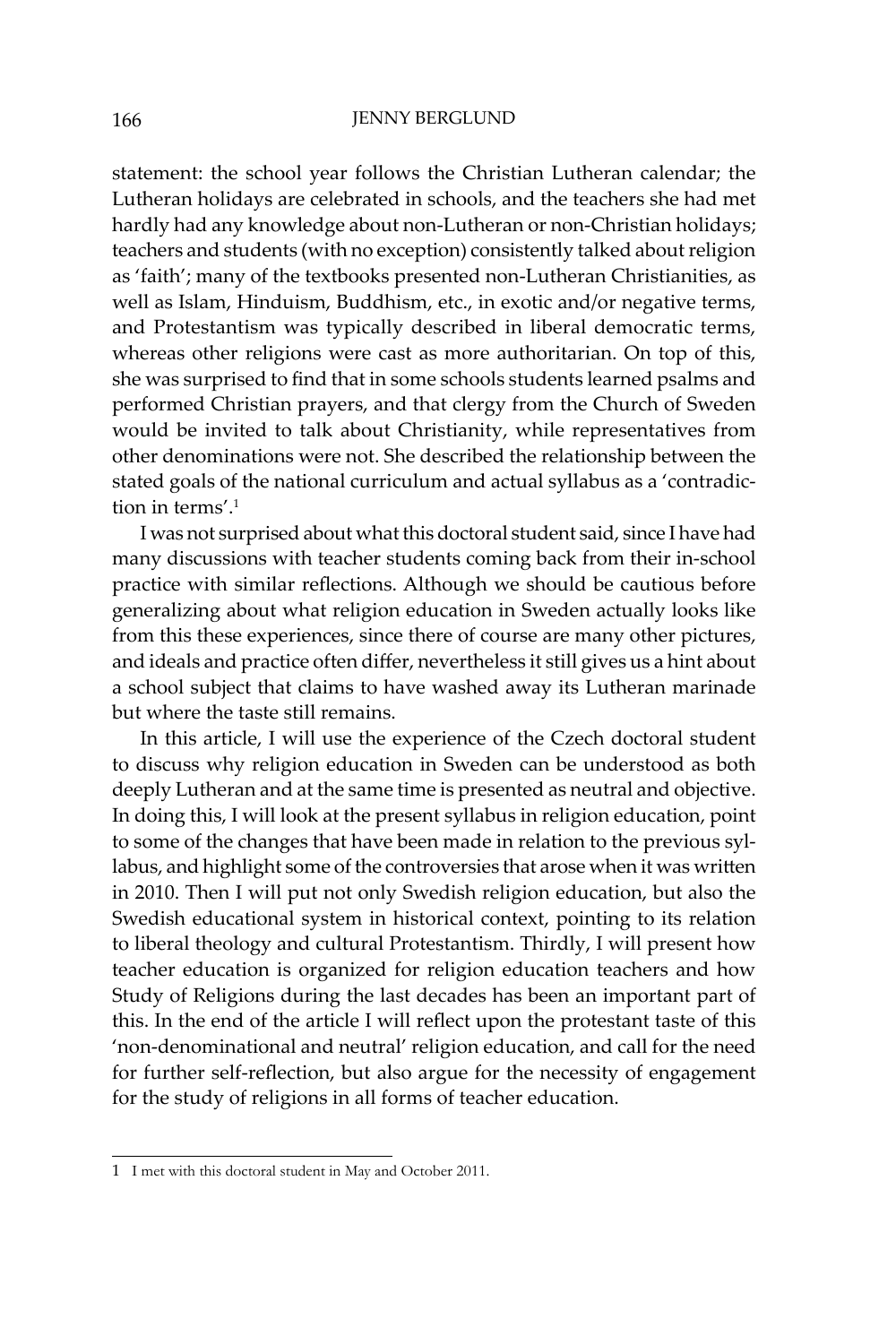As the observant reader will already have noted, I have chosen to use the term *religion education* instead of *religious education*. The reason is that I find it necessary to distinguish between the different ways that religion is taught in Europe. The term *religious education* is used for very many different kinds of school subjects, with quite different aims. In some countries it refers to a confessional school subject taught, for example, by representatives of the majority Church (such as in Poland), whereas in other countries it is used for non-confessional school subjects that include aspects from different religious traditions (such as in the UK). In other words, the term *religion education* is a choice made to illustrate the Swedish school subject's officially non-denominational character that is based on a Study of Religions approach (Jensen 2008).<sup>2</sup> Before plunging into the syllabus of this school subject, some words are needed about the country in focus.

## **A Welfare State**

Sweden's population is estimated at 9 million and the state is often characterized as a welfare state. The Swedish welfare state is based on a model with state institutions distributing social services at the same time as a private sector is maintained. This is important for our discussion, since schools, both public and so-called 'free-schools' [*friskolor*] (also called 'independent schools') are free of charge and financed by the state through taxes. Universities too are free of charge, and religious organisations can obtain financial support for some of their activities. In this welfare state model, the educational system has been a central institution, from the late 19th century aimed at including the whole population.

In 1860, conversion from the Lutheran state church was legalized, on condition that one entered another religious congregation, but it was not until 1951 that Swedish citizens enjoyed freedom *from* religion without losing their citizenship. In 1956, Sweden initiated the process of separating the state from the church, a process that was completed in 2000. Today, there is no longer a state church in Sweden, as there is in neighbouring Norway and Denmark; instead, the Lutheran former state church has been redefined as a *national church* (Svanberg & Westerlund 2011).

<sup>2</sup>  A direct translation of the Swedish word *Religionskunskap* is 'knowledge about religion'. Since religion education keeps the abbreviation RE and is already established (Jensen 2008) I prefer not using the direct translation of the Swedish word.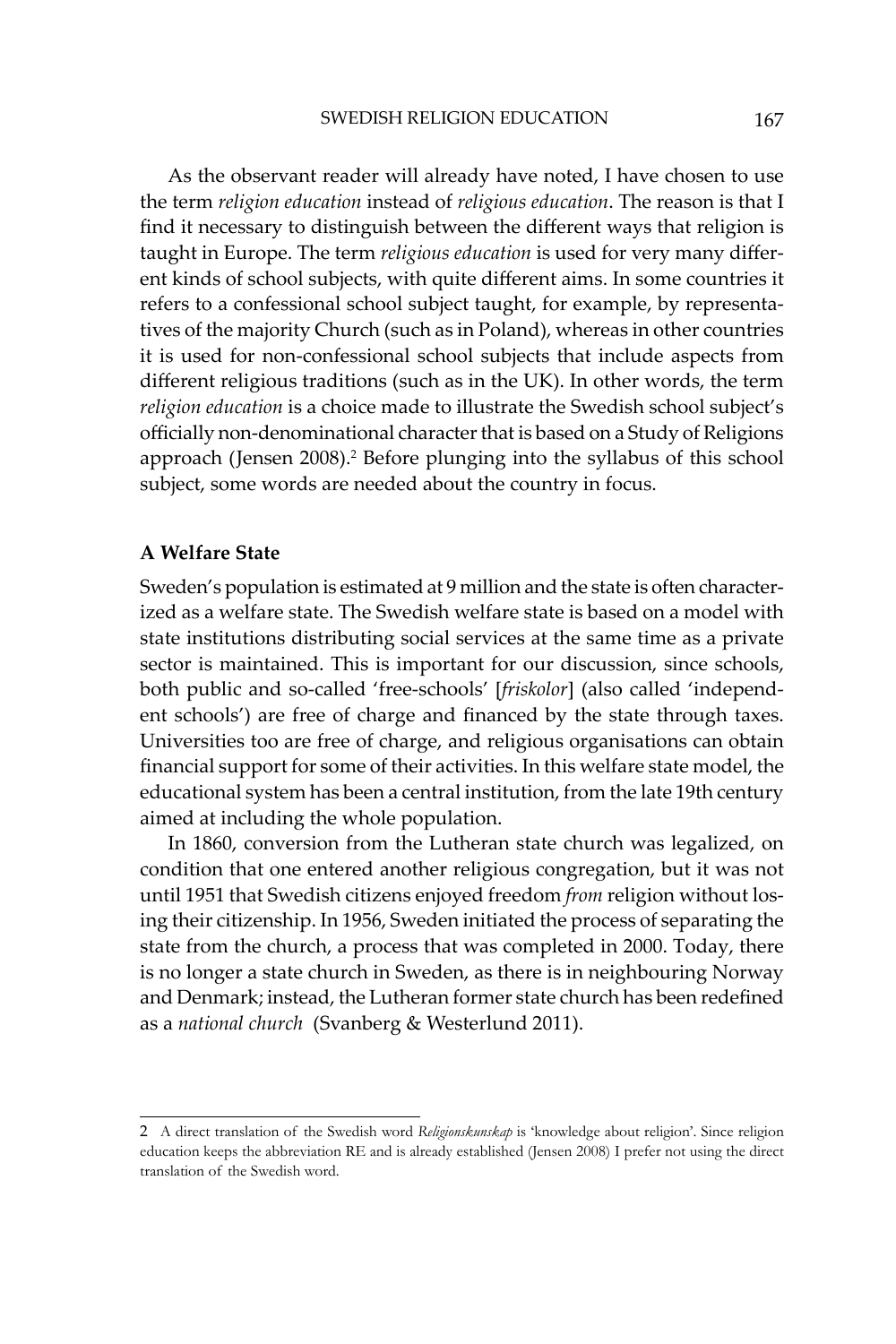## **The Present Syllabus LGR11**

In 2009/2010 a review of all National Syllabi for the Swedish school system was carried out. Society had changed and the Swedish school had become increasingly criticized for falling results in international evaluations. The national syllabi for many school subjects were criticized for being unspecific, and leaving too much space for the teachers to decide on the content on their own. In the 1994 syllabus, for example, it was stated that religion education teaching should include Christianity and 'established religions and new religious movements', but not specifically mentioning any by name (Skolverket 2001). Studies done by teacher students of religion education have shown that this vague reference was used by some teachers to ignore teaching about Islam (Lilja & Sunnercranz 2005; Eriksson & Roskvist 2005).

The review of syllabi has brought about some big changes for religion education. One general novelty is that for both primary, secondary and upper secondary school there is a more specified central content, and it has become clearer what should be addressed within the framework of each level in school. A clearer progression has also been introduced between levels In primary school, the focus is on the local community and storytelling, while at higher levels there is a greater emphasis on key ideas within the major world religions (Christianity, Judaism, Islam, Hinduism and Buddhism, according to the syllabus) as well as in secular worldviews, or 'outlooks of life' as they are called in the English-language documentation from the National Agency for Schools (Skolverket 2011a).<sup>3</sup> Another major change is that in the new syllabus, the importance is stressed of teaching about internal variation within religions. This is a welcome change, since research on both textbooks and classroom practices has shown that religions are often pictured as 'closed boxes' where all adherents act and think in the same way (Berglund 2011a; Otterbeck 2005).

Each syllabus has a 'core content', which it is obligatory to teach in all schools (including the denominational ones). In years 1–3 there is a joint syllabus for 'social study subjects'. The core content that relates to religion includes the following points (from the official English translation):

- The role of Christianity in the school and in the local area in the past.
- Religions and places of worship in the local area.

<sup>3</sup> 'Outlooks on life' is the words that are used in the official translation of the National Syllabus. An alternative would be to use 'world views'.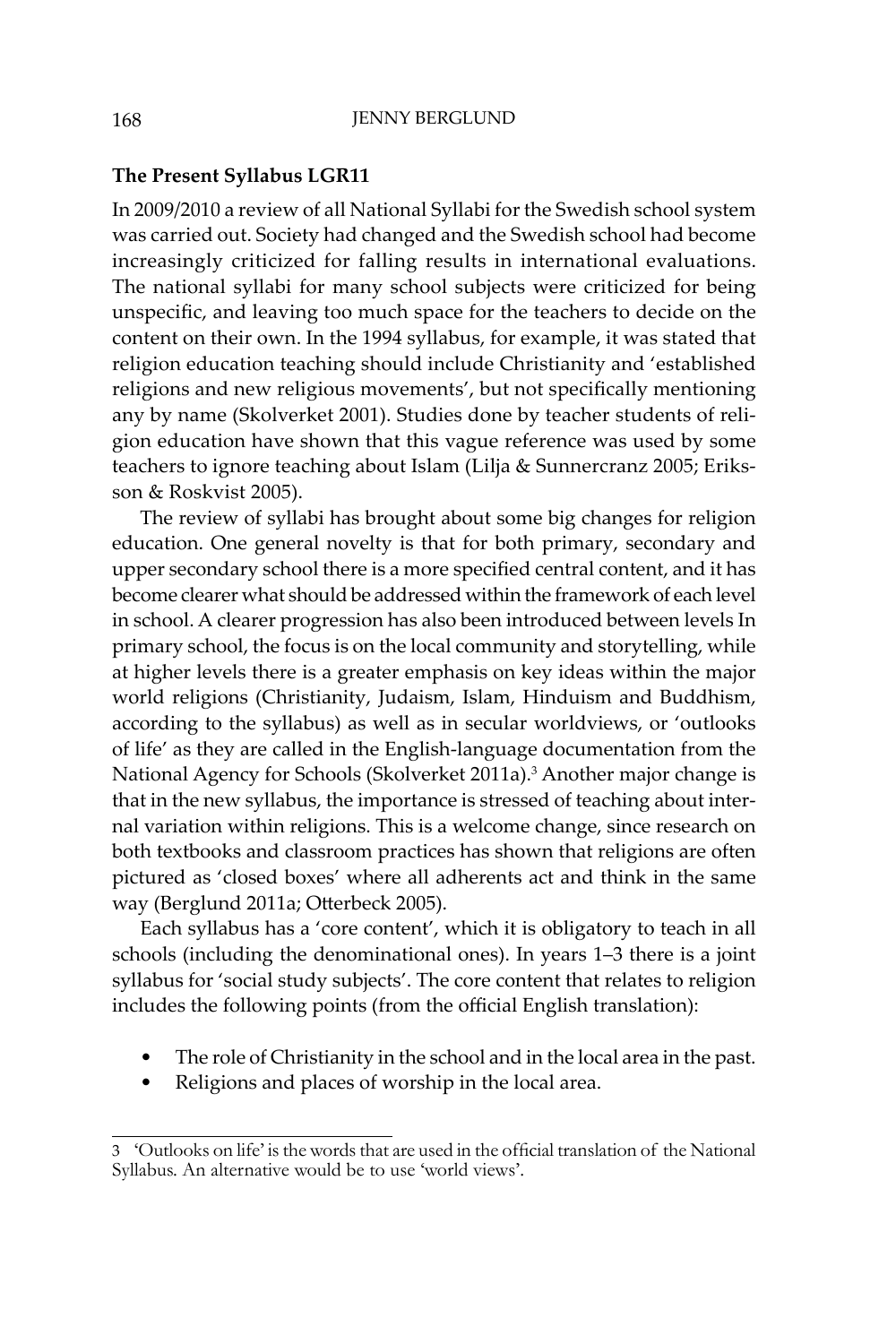- Narratives about gods and heroes in ancient and Nordic mythology and how these can be looked at from a contemporary perspective.
- Some ceremonies, symbols and narratives in Christianity, Islam and Judaism.
- Some narratives from the Bible and their meaning, and also some of the most common psalms. (Skolverket 2011a.)

For years 4–6, there is a specific syllabus for religion education which states that the students should learn:

Religions and other outlooks on life

- Rituals and religiously motivated precepts, and also holy places and locations in Christianity and the other world religions of Islam, Judaism, Hinduism and Buddhism.
- Key ideas behind rituals, precepts and holy places in Christianity and the other world religions, such as those expressed in religious narratives in the Bible and other records.
- Narratives from ancient Scandinavian and the older Sami religion.
- The concept of religion and outlook on life.

Religion and society

- The importance of Christianity for values and culture in Swedish society, both earlier and now. Christian holidays and traditions linked to the ecclesiastical year, such as songs and psalms.
- How traces of ancient Scandinavian religion can be observed in today's society.

Identity and life issues

- How different life issues, such as what is important in life and what it means to be a good friend, are depicted in popular culture.
- How different life issues, such as views on love and what happens after death, are depicted in religions and other outlooks on life.
- What religions and other outlooks on life may mean for people's identity, their lifestyles and group affiliation.

Ethics

- Some ethical concepts, such as right and wrong, equality and solidarity.
- Daily moral questions concerning the identities, roles of girls and boys, and gender equality, sexuality, sexual orientation, and exclusion and violation of rights. (Skolverket 2011a.)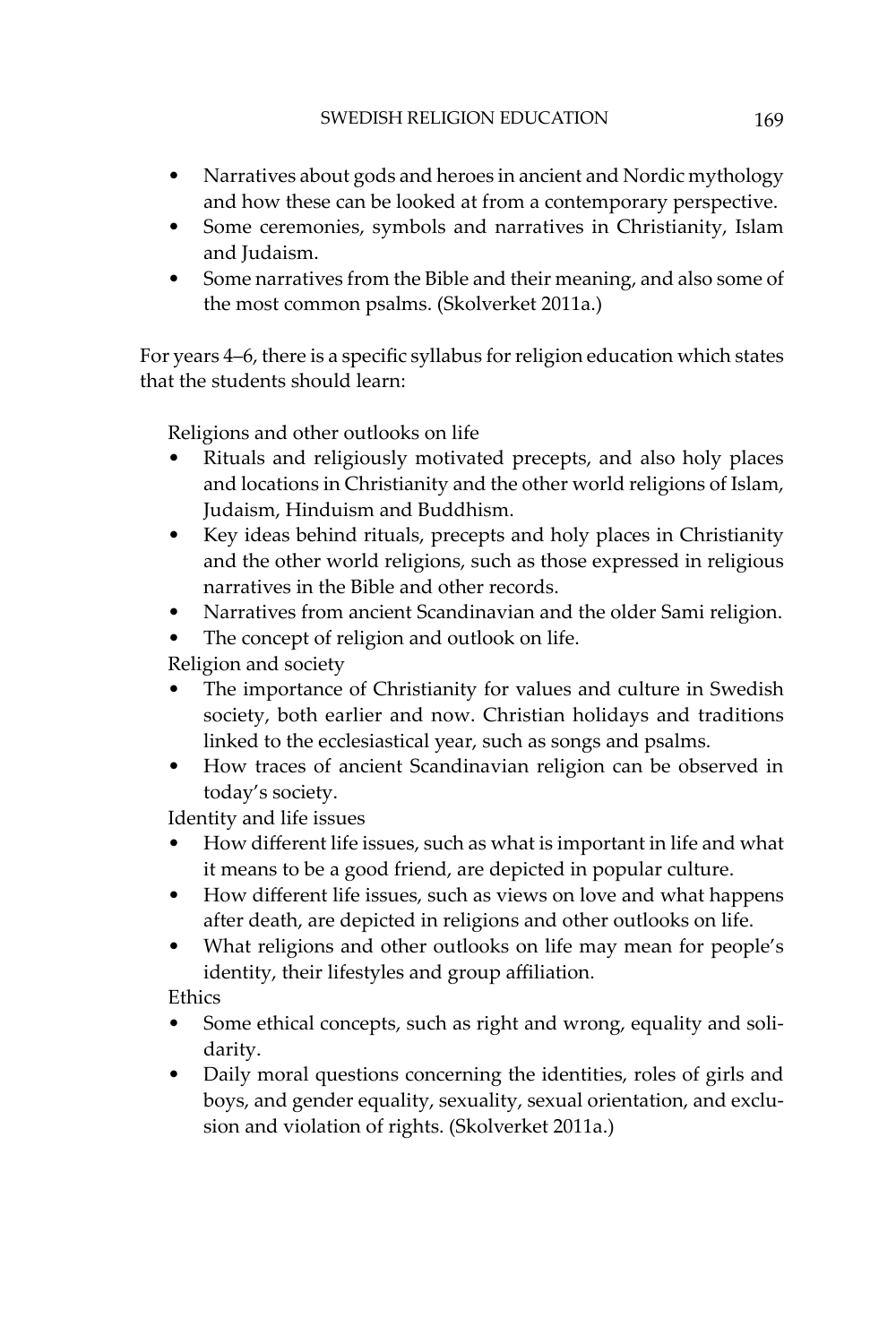# 170 **JENNY BERGLUND**

For years 7–9:

Religions and other outlooks on life

- Key ideas and documents in Christianity and the distinctive features of the three main orientations of Christianity: Protestantism, Catholicism and Orthodoxy.
- Key ideas and documents in the world religions of Islam, Judaism, Hinduism and Buddhism.
- Varying interpretations and practices in world religions in today's society.
- The main features in the historical evolution of world religions.
- New religious movements, new religiousness and private religiousness and how this is expressed.
- Secular outlooks on life, such as humanism.

Religion and society

- Christianity in Sweden. From a single church to religious diversity and secularism.
- The relationship between society and religion in different times and places.
- The role of religion in some political events and conflicts from a critical perspective.
- Conflicts and opportunities in secular and pluralistic societies, such as over issues concerning freedom of religious expression, sexuality and views on gender equality.

Identity and life issues

- How different life issues, such as the purpose of life, relationships, love and sexuality, are depicted in popular culture.
- How religions and other outlooks on life can shape people's identities and lifestyles.
- Rites, such as baptism and confirmation, and their function in forming identity and a sense of community in religious and secular contexts.

Ethics

- Daily moral dilemmas. Analysis and argumentation based on ethical models, such as consequential and deontological ethics.
- Views of the good life and the good person are linked to different kinds of ethical reasoning, such as virtue ethics.
- Ethical questions and the view of people in some religions and other outlooks on life.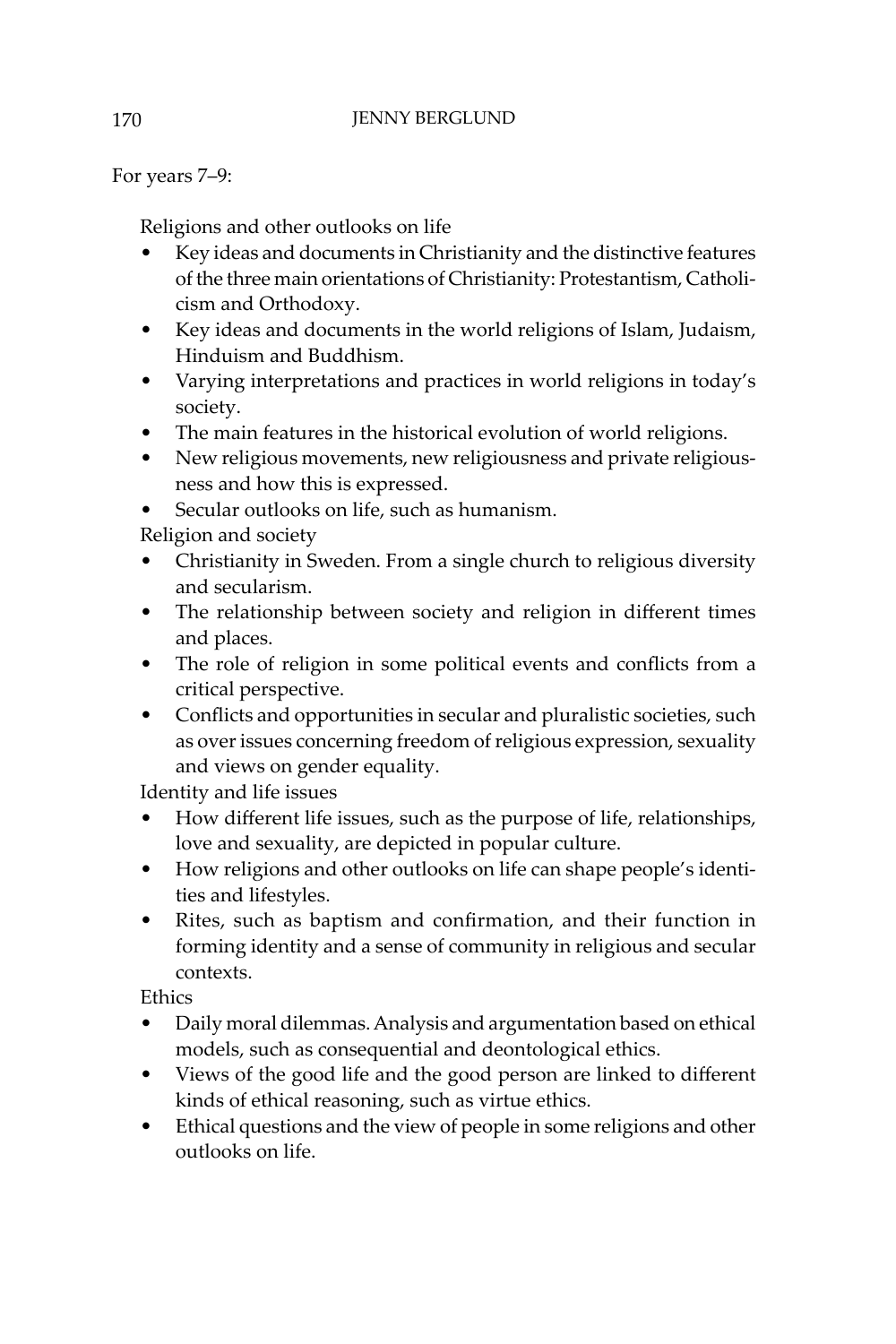• Ethical concepts which can be linked to questions concerning sustainable development, human rights and democratic values, such as freedom and responsibility. (Skolverket 2011a).

In upper secondary school, one course in religion education is obligatory. Students have the possibility to add a second course, but also to take a more extensive course of specialization if they want. The obligatory course in upper secondary school builds on the knowledge acquired during the previous nine years of obligatory schooling. The first sentences in the syllabus clearly show its departure point:

The subject of religion has its scientific roots primarily in the academic discipline of religious studies, and is by its nature interdisciplinary. It deals with how religions and outlooks on life are expressed in words and action, and how people formulate and relate to ethical and existential issues. (Skolverket 2011b.)

The aim of the subject is presented in the following way:

Teaching in the subject of religion should give students the opportunities to develop the following:

- 1. The ability to analyse religions and outlooks on life based on different interpretations and perspectives.
- 2. Knowledge of human identity in relation to religions and outlooks on life.
- 3. Knowledge of different views on the relationships between religion and science, and the ability to analyse these.
- 4. The ability to use ethical concepts, theories and models.
- 5. The ability to examine and analyse ethical issues in relation to Christianity, other religions and outlooks on life. (Skolverket 2011b.)

The curricula are, as we can see, goal-oriented, and do not give any instruction on how much time a teacher should spend on each topic within the school subject; this is left to each teacher's professional discretion and judgment.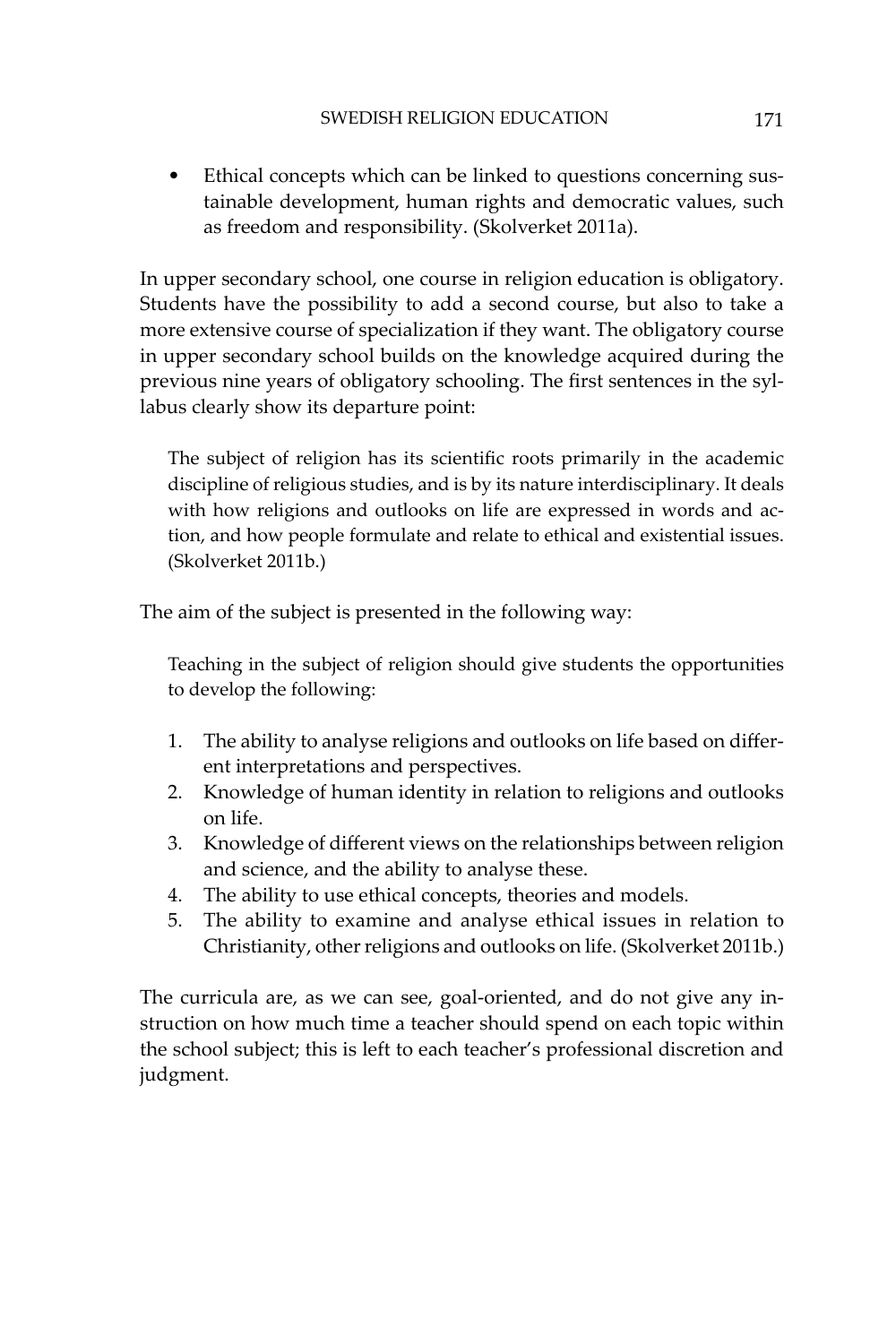#### **The Politics of Psalms**

The syllabus was written by a group of experts consisting of scholars from Study of Religions, teachers of religion education, and representatives from the National Agency for Education *(Skolverket*)*.* The process was not without controversies. Several drafts were made public on the Internet, where it was also possible for the public to offer comments. The syllabus was discussed both in the daily press and in several TV programs. Representatives of various Christian denominations were swift to criticize the early drafts, one such criticism being that no value distinction was made between Christianity and other religions. Jonas Svensson (2010a), who was a member in the group who wrote the syllabus, points out that no such value distinction was made precisely in order to maintain the principle of the non-denominational curriculum. Some other critics interpreted the lack of value distinction as implying that equal space should be given to all religions, which was not the intention, since there is no mention of time in any syllabus.

The National Agency for Education anticipated criticism from the politicians on this issue, and therefore wrote in some additional references to Christianity, but without any direct change in content. Jan Björklund, the Minister of Education, was still not satisfied, however, and considered that there was still inadequate emphasis on Christianity. The Minister then officially announced that he had overruled the National Agency for Education by adding the word *Christianity* separately where previously the term *world religions* had been used alone. For example, where the expert panel had proposed that the students should learn about 'rituals and religiously justified precepts as well as holy places and spaces in the world religions Christianity, Islam, Judaism, Hinduism and Buddhism', the government preferred: 'rituals and religiously justified precepts as well as holy places and spaces in Christianity and the other world religions: Islam, Judaism, Hinduism and Buddhism' (Löfstedt 2011a, 11). In response, Malin Löfstedt and Jonas Svensson, who were members of the expert panel, noted that although the Minister of Education had made symbolic changes, nothing had been removed from the initial proposal. Although very little was actually added, what was added is nonetheless interesting: Psalms. Children in grades 1–6 are now required to learn Psalms (Löfsted 2011a, 11; Svensson 2010b).

The way that the Minister of Education changed the proposed syllabus in religion education raises many questions about the 'neutrality' and 'non-denominational' character of Swedish religion education. By listing Christianity separately from the other world religions, a clear distinction is made between Christianity and the 'Others'. This is a distinction that is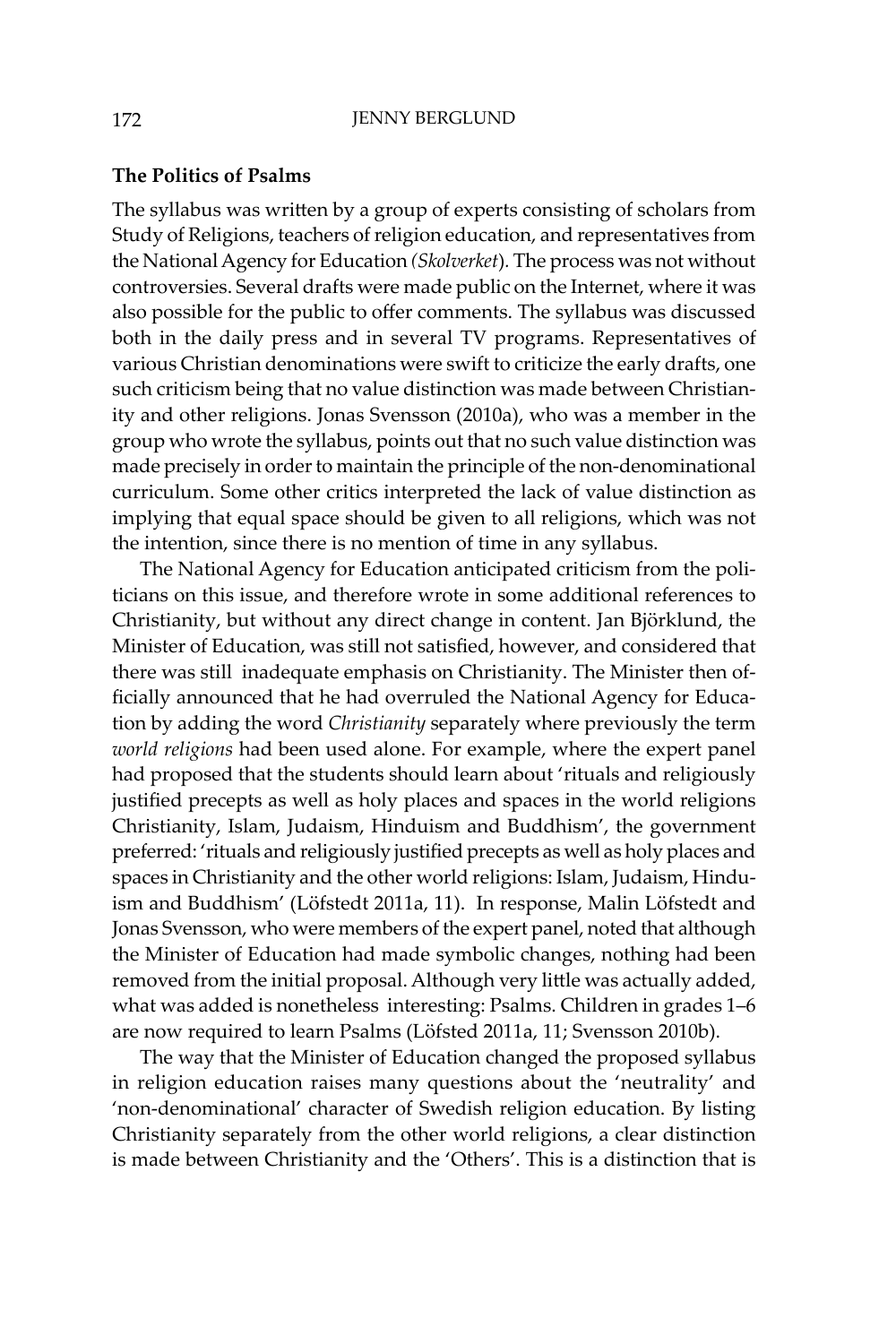problematic, and goes against the critical research that has been carried out on religion education, where the distinction to separate a Christian 'we' from 'others' has been sharply criticised (see for example Otterbeck 2005). It is also a distinction that helps us to understand some of the questions raised by the Czech doctoral student, since it reflects an understanding of religion education with a specific flavour.

# **A Compulsory School Subject**

Although the construction of the religion education programme for schools attracted much more media attention and political debate than that for any other school subject, religion education in Sweden has no special status. It is a school subject like all other school subjects. It is mandatory for all (since 1996), like maths, history, physical education, home economics, etc.

From a European perspective, however, compulsory religion education is a unique phenomenon. In almost all other European countries, it is possible to be exempted from the school subject that concerns religion, if the parents so wish. The compulsory nature of Swedish religion education, according to the National Agency for Education, is intended to be in line with the European Convention on Human Rights as long as Sweden can guarantee that 'information be conveyed in an objective and pluralistic manner' (Kilkelly 1999, 71). This character of religion education in Sweden has not been uncontroversial. It has been questioned from denominational points of view: members of various religious denominations of different strands have argued that non-denominational religion education is not education *about* religion and religions from a neutral point of view, but rather education *into* atheism or secularism. This is an argument that has been used to justify the right for parents to establish schools based on their own religious conviction by reference to the European Convention on Human Rights (Berglund 2010a). And as we saw from the reaction by the Czech doctoral student, she also, from a different perspective, questioned the neutrality of Swedish religion education: for her it is questionable because of its clear Protestant flavour. To understand this 'distinct flavour', we need to put religion education in a historical context.

# **From Religious Instruction to Religion Education**

The Swedish school system has a long history of Christian religious instruction linked the former Lutheran State Church. Although schooling was made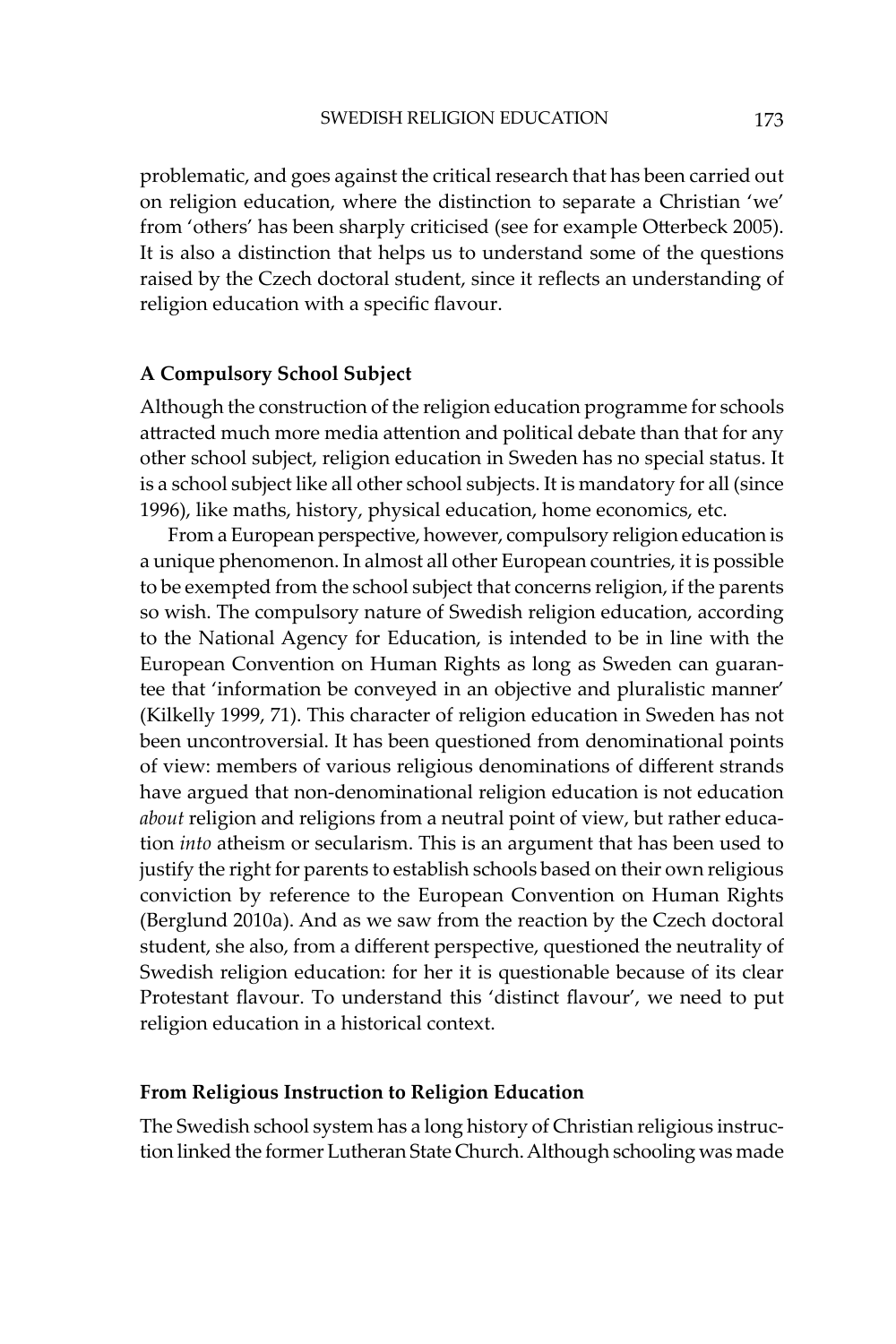compulsory for all children in 1842, Sven Hartman notes that 'Swedes [had been] a reading people' long before that – a result of the *Ecclesiastical Act* of 1686, which charged parents and masters with the domestic responsibility of teaching their children and servants to read (Hartman 2007a, 260). At that time, religious instruction was the most important school subject, and this remained the case until a major curriculum revision in 1919, the starting point of what may be called the secularization of Swedish schools. The transformations in 1919 were, as Mette Buchardt has shown, to a large extent driven by representatives of liberal theology and cultural Protestantism ('neo-Protestantism') (Buchardt et al. 2013, 81; see also Skogar 2005). The idea was that liberal theology could offer a liberal science-based alternative to both Pentecostalism, which had in recent decades become well-established in Sweden, and the conservative layers in the state church. In addition, neo-Protestantism was presented as an alternative to Social Democracy, which at this time was often viewed as leading to atheism. Later, however, when the Swedish Social Democrats came into office, they instead became partners in the process of transforming education (Buchardt 2013, 87). Liberal theologians, such as Archbishop Nathan Söderblom, aimed at 'humanising, socialising and culturalising Christianity by employing it in different social fields, e.g. the educational field. Their involvement contributed to secularisation in the meaning of a growing division between the state and church matters, e.g. the question of schooling' (Buchardt et al. 2013, 83). As a result, religious instruction was reduced by fifty percent (1919), other subjects were introduced to balance the difference, and '[f]ostering for national citizenship instead of the Lutheran faith became the task of the school system' (Hartman 2007b, 260).

As the 20th century proceeded, on-going social changes led to demands to further reduce the Christian emphasis in schools, and after many parliamentary debates, education in Swedish schools was named 'nondenominational' in the syllabus of 1962 (Löfstedt 2011c, 211). 1962 was also the year when the selective dual school system was abandoned, and a school for all introduced [*allmän grundskola*]. The school subject *Christianity*  [*Kristendom*] was renamed *Knowledge about Christianity* [*Kristendomskunskap*], and it was stipulated that the teaching should be neutral and objective in terms of religion. Objectivity requirements meant that teachers should also teach about other religions and should not, under any circumstances, influence the students' beliefs. In terms of our *marinade metaphor*, confessional Lutheran teaching was *wiped off* and a more 'facts-based' school subject introduced (Skogar 2005, 41).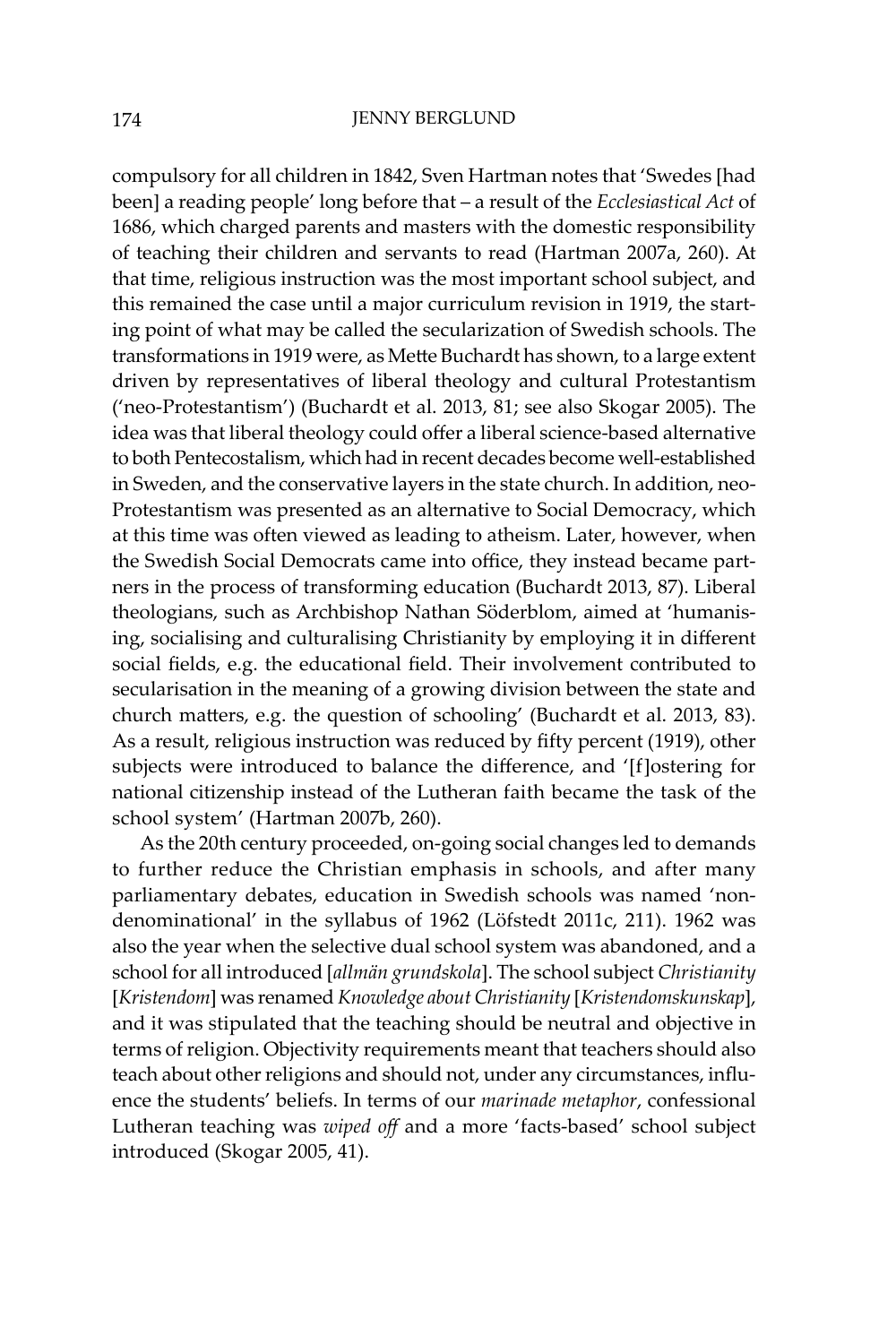Seven years later, in 1969, the subject's name was again changed, to *Religionskunskap* ('Religious Knowledge') The change in name confirms the transition from a denominational to a non-denominational school subject that prioritises teaching *about* religion, including different religions. In this period, religion education also shifted from being a primarily facts-oriented subject to a student-oriented one (Hartman 2011, 30). This can be understood as a *washing away* of the last Lutheran marinade, thereby making an attempt to firmly establish religion education as a neutral and objective subject. But as we will see, not only are humans all coloured by culture, history and language, but also school subjects; and marinades may be washed away, but the taste remains.

In the years leading up to the next curriculum, *Lgr80*, there were further changes in terms of subject content. Educational research in this period started to focus on how children and young people reflect on religion and life questions. Through interviews with children, researchers were able to show that children think about life and death for example, already in early childhood (Hartman 2007a), and it became apparent that even small children wrestle with 'life questions'. This led to the development of the 'life question pedagogy' approach, which has had a major impact on Swedish religion education since this time (Löfstedt 2011b, 52).

During the late eighties and early nineties, Swedish society became increasingly multicultural. The increased diversity and pluralism is reflected in both the syllabus for religion education and the national curriculum from the period. In the syllabus we can, for example, see that teaching about non-Christian religions is given more emphasis. In order to weld together all students and teachers, despite their different cultural backgrounds, the curriculum of 1994 introduced values education in a new way (Skolverket 1994). Values such as freedom, equality and solidarity were (and still are) presented as the foundation that school should rest on. Everyone in school, both adults and children, should work to ensure that these 'fundamental values' are 'imparted and instilled' in all subjects. The present national curriculum contains the following statement, which was also part of the 1994 curriculum:

The inviolability of human life, individual freedom and integrity, the equal value of all people, equality between women and men and solidarity with the weak and vulnerable are all values that the school should represent and impart. In accordance with the ethics borne by Christian tradition and Western humanism, this is achieved by fostering in the individual a sense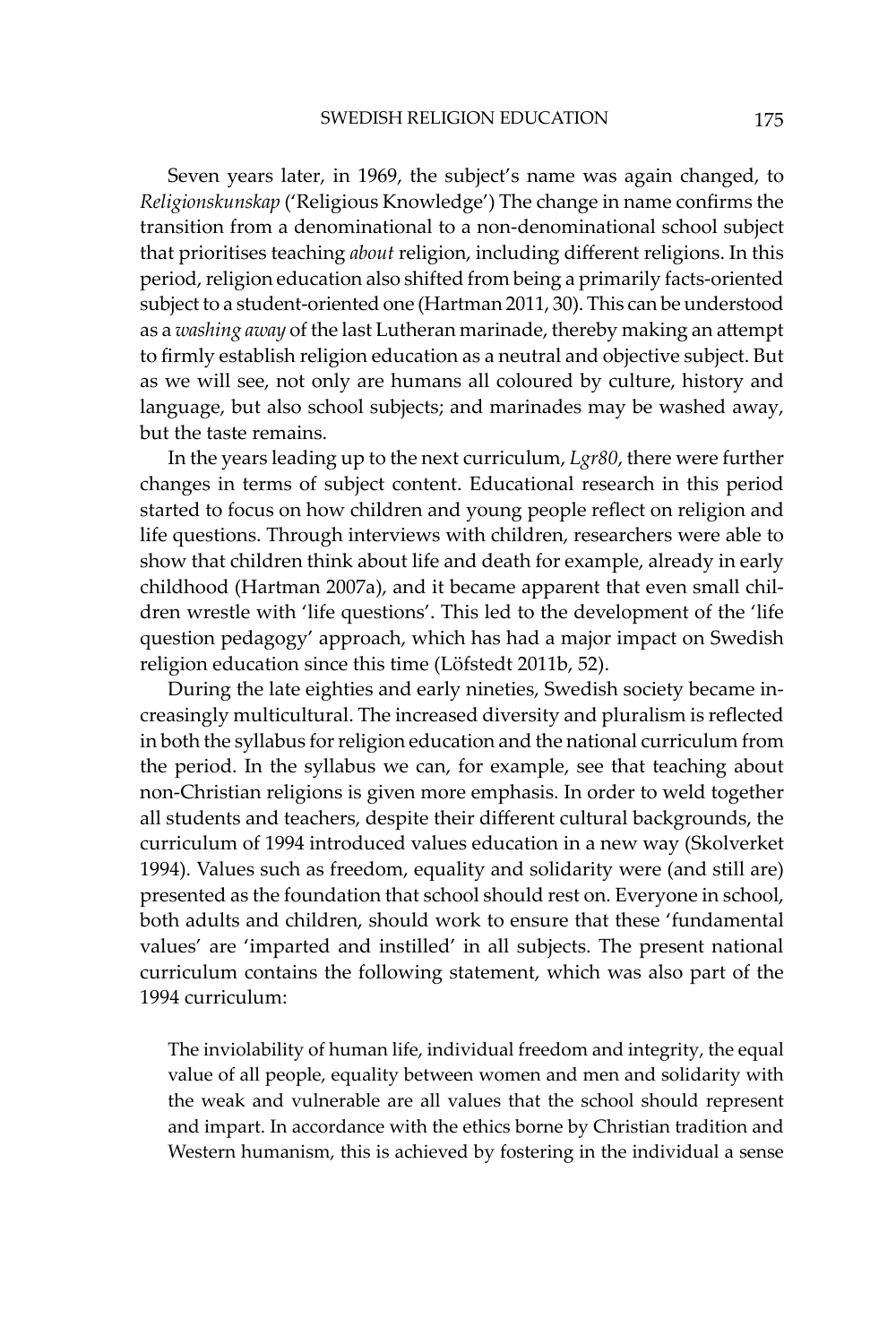of justice, generosity of spirit, tolerance and responsibility. Teaching in the school should be non-denominational. (Skolverket 2011a, 9.)<sup>4</sup>

In accordance with Sweden's *Education Act*, the values outlined in the above quotation are meant to be achieved in all schools, both public and free schools (*Skollagen i praktiken* 2005). The 'objectivity' and 'neutrality' of education is not to be intruded upon by indoctrinating or tendentious modes of discourse, regardless of a school's profile – confessional or any other (Johansson & Persson 1996, 22). On top of these fundamental values, all schools have to reach the goals of the national syllabi in all school subjects, including religion education (see below). In pursuit of these aims, most schools with denominational profiles (i.e. Jewish, Christian and Muslim schools) arrange only a small number of hours per week for the introduction of their own religious instruction. In, for example, Muslim schools, this number amounts to one to three hours per week of Islamic religious education (IRE). And since there are no national syllabi for such subjects, local syllabi have to be written (for examples, see Berglund 2010a).

The reference to 'ethics borne by Christian tradition and Western humanism' in the national curriculum (see above) has provoked much debate, since the curriculum also states that education should be 'non-denominational'. The use of the term non-denominational *(icke-konfessionell)* in the above quotation is meant to imply that in the Swedish school system education is to be implemented in such a way that no particular worldview is prioritized, and students from all cultural, ethnic and religious backgrounds would feel comfortable to attend. This however, does not extend to the realm of the fundamental values, the mediation of which the national curriculum considers a primary task of Sweden's educational system.

Let's also return to our Czech doctoral student who called the curriculum a 'contradiction in terms' because of these parallel references both to Christianity and to being 'non-denominational'. One way of understanding this contradiction is by acknowledging the history of liberal theology in the development of modern Swedish education. It contributed to the secularization of education in the sense of a growing division between state and church matters by promoting a science-based education, but it also contributed to what has been described as a 'sacralization of the state' and a reconstituted relation between Christianity and the state (Buchardt 2013, unpublished paper). Buchardt explains:

<sup>4</sup>  This is the official English translation, the word used in Swedish for non-denominational is *icke-konfessionell,* which sometimes is translated into non-confessional.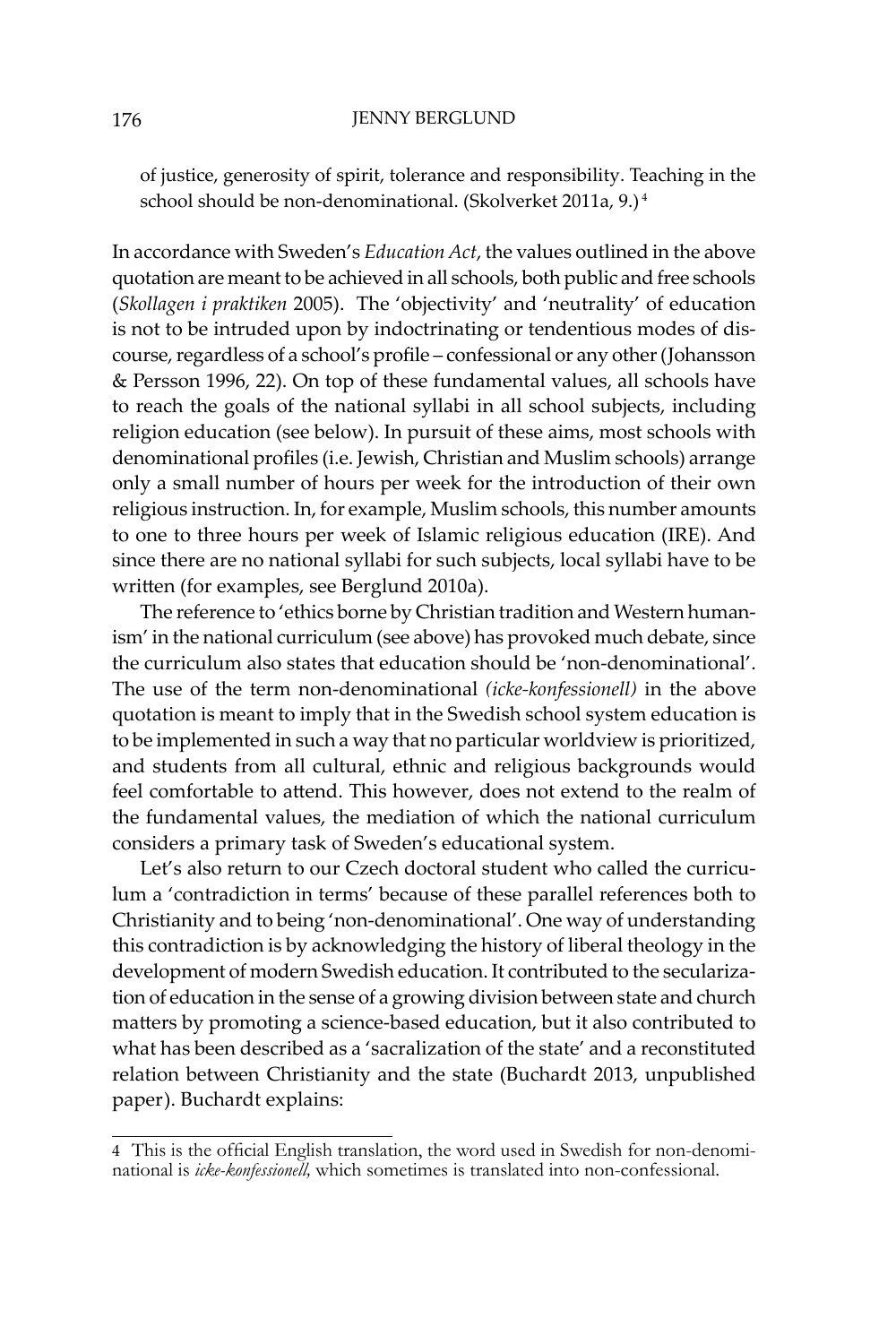This duality seems to be what made the ideas workable to Social Democrat reformers who still draw on such ideas – basically a Neo-Lutheran idea put to work in interplay with the governing forces from not least the Social Democracies. The culturalization of religion seems to be partly the basis for dividing church and state matters and partly a way to maintain religion as a resource for creating cohesion between citizens and the state body. Cultural Protestantism in the Nordic states has thus, among other forces, contributed to the independence of modern schooling from the church institution. But it has also contributed to the fact that welfare state schooling cannot be understood as independent from meanings and forms of knowledge from the religious field. As such it might make sense to talk about a Nordic model of secularization – with Protestant ideas as a pivotal force. (Buchardt 2013, unpublished paper.)

The fostering of good Christians was the aim of the school system up until the beginning of the 19th century. In the 20th and 21st centuries, the foremost goal has instead become to foster good citizens, which the paragraph about fundamental values is an example of. In light of the Protestant model of secularisation, these fundamental values can be understood as an example of the sacralisation of the state described by Buchardt. The argument for this would be that to claim a certain 'value foundation' independent of religion is as much an expression of faith as any religion, since it makes a truth claim that is binding for everyone (see e.g. Osbeck & Cöster 2005).

# **A New Content Pedagogy Needed**

When the actual shift from Christian religious education to a non-denominational religion education was to be implemented, there was a need for a new way of teaching, and 'life question pedagogy' gained wide attention. 'Life questions' could be understood as the equivalent of existential questions. Sven Hartman, who developed the pedagogy, defines life questions like this:

A life question concerns the basic conditions for human life and for life in general. A life question is also an expression of a need to process and reflect on the experiences of the world and of the self in relation to the world and life in general. (Hartman 2007a, 71.)

Ideally, when teachers use life question pedagogy, the starting point should be the student's own life question. In other words, religion education be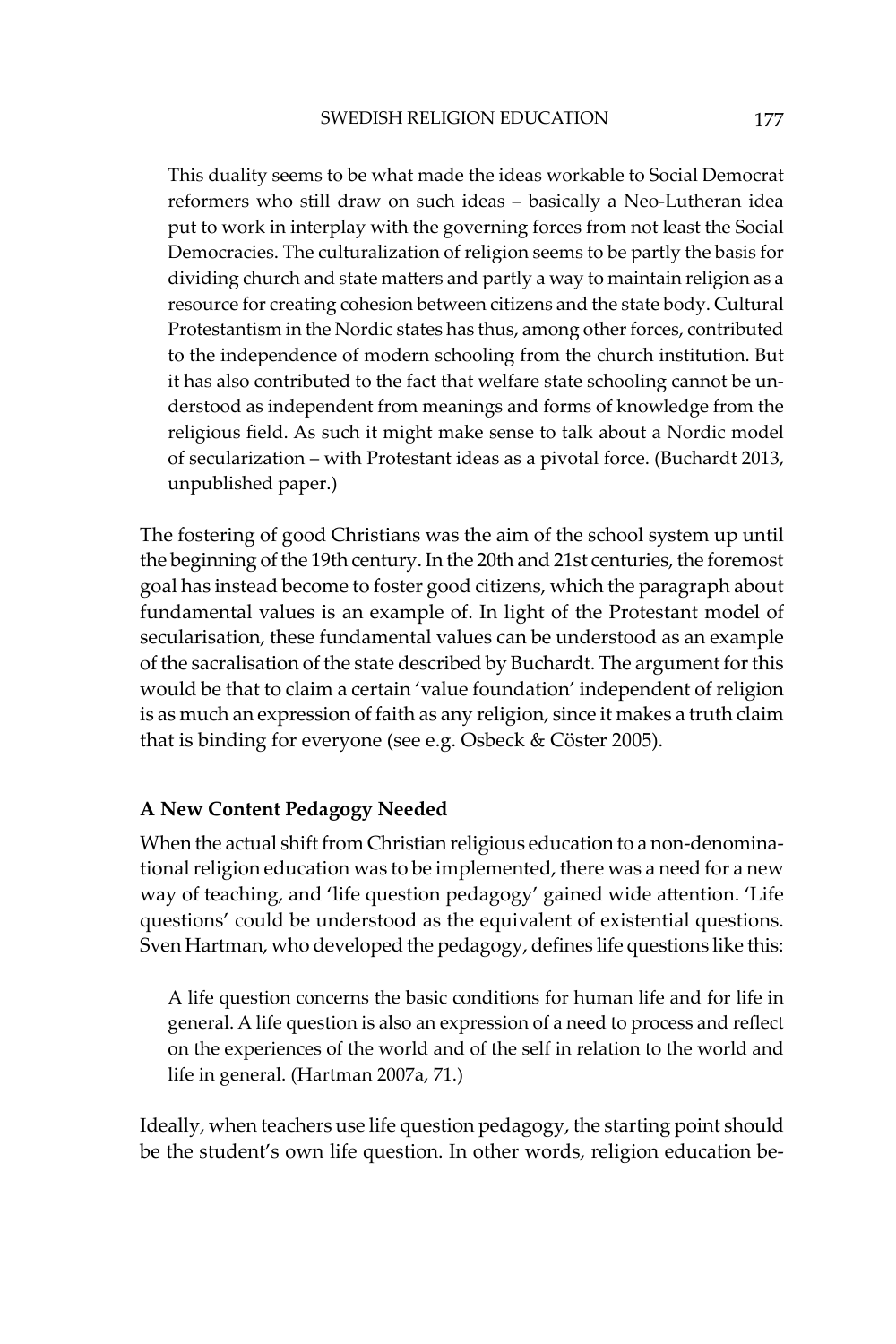comes a matter for the individuals concerned and their life issues, but in the framework of an academic Study of Religions perspective (Hartman 2007a, 53 ff.). Examples of questions used in this pedagogy would be: What is the meaning of life? What happens after death? Who are you and how would you like to be as a person? What is morally right? Such questions were found to engage both young children and teenagers, and the pedagogy became and still is a widely used way to approach different religions in the RE classroom. Life questions are supposed to be posed by the students to different religious traditions and outlooks of life, as well as to themselves. Through studying different religions and outlooks on life, the students should then try to find the answers to these questions in the religion they are studying, the underlying idea being that this would bring about understanding for different religions, but that it could also contribute to the students' own ideas about her or his life. The life questions are understood to be universally human. This is why they can be posed to all religions and non-religious worldviews, even though life for different individuals differs in many ways. Malin Löfstedt (2011b, 53) explains them as 'both contextual and universal', since the fact that people relate to them is considered a human universal, but in which way, how and when is seen as contextual.

The impact of life question pedagogy could thus be understood as an alternative to the more dogmatic heritage of Christian instruction. It was also in tune with the changes that took place throughout the school system in the 70s, where the former authoritarian school gave way to a more democratic system. Taking the departure point from the children's own life questions was part of this change (Löfstedt 2011b, 51 ff.).

Here I also find it important to present some of the critique that has been raised against life question pedagogy, a critique that also makes it possible to understand this pedagogy in relation to some of the Czech doctoral student's questions. To begin, the pedagogy is based on an understanding of religion as a phenomenon that has importance for giving answers to a human being's 'life questions' that have to do with faith. This perspective is prioritized in relation to questions guiding what humans should eat, how they should dress, how one's home should be decorated or what rituals one has to perform, i.e. questions that are related to what we call 'lived religion'. Life questions that prioritize faith could be construed as being predominant within Christianity. Pia Böwadt (2009), who has studied the concept of 'life philosophy' which is central in Danish religious education, has shown how 'life philosophy' rests on a Lutheran Christian creation theology. The same could be said about the Swedish context, and consequently, also about life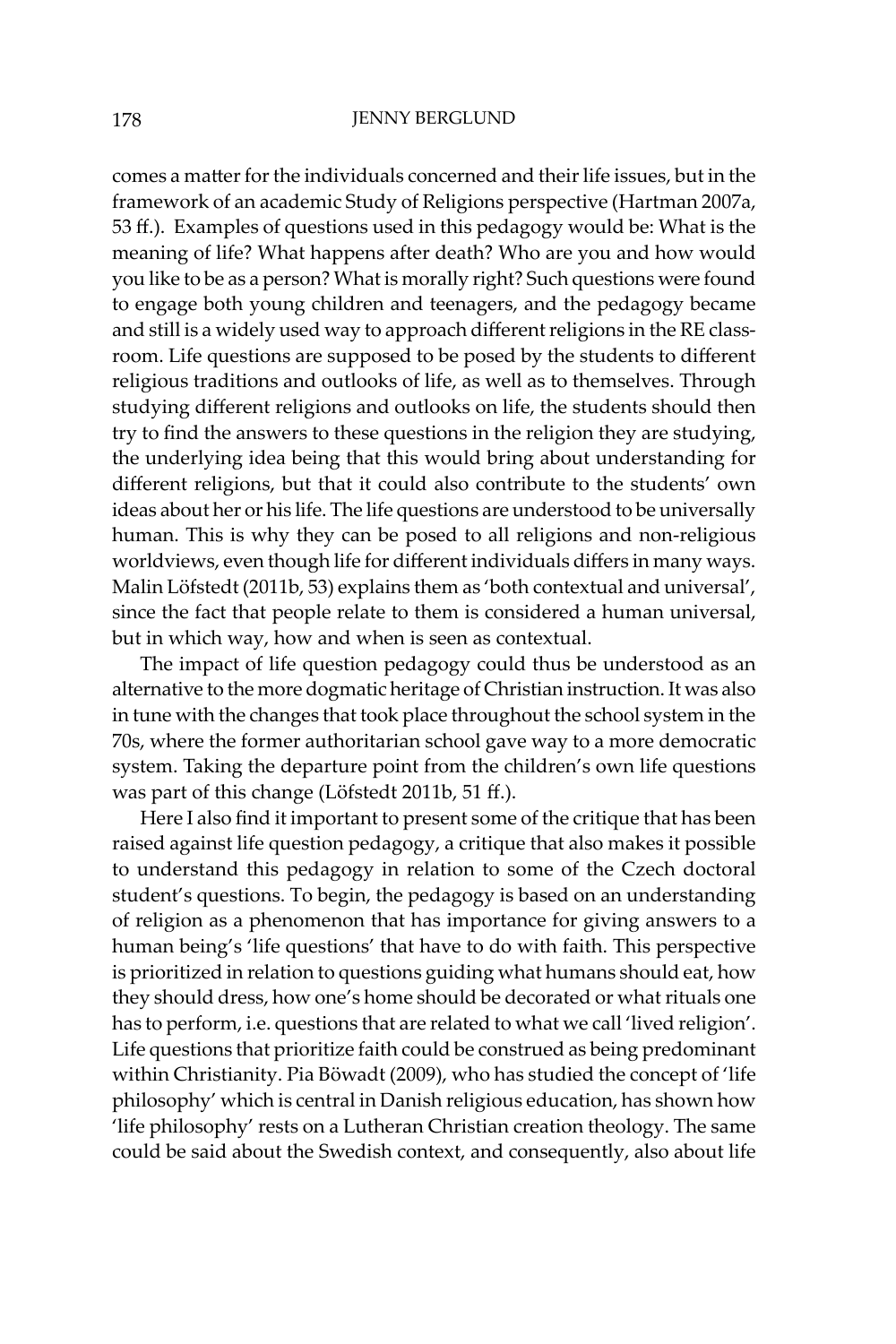question pedagogy. Using life questions as the lens for the study of religions could, from this perspective, be understood as giving them a Lutheran taste. Secondly, the (presupposed) universality of these 'life questions' cannot be regarded as given. Even though it is *possible* to find answers to life questions within different religious traditions and secular 'outlooks of life', I would argue that the *weight* they are given in various traditions is different. A third point of criticism is that using life questions as a way to study religions could (unintentionally) give the impression that there is only one answer to the questions within each religion, a situation that can easily create stereotypes (Löfstedt 2011b, 57).

Representations of religions have been a much-discussed topic within Study of Religions. In line with such discussions, we may ask what happens to religious traditions when they are presented through the lens of life questions?

There are many benefits with life question pedagogy that need to be acknowledged. It is known to engage students, and it foregrounds perspectives in religions that children and teenagers do not find too difficult to understand, since the questions are supposed to relate to their own life (Löfstedt 2011b: 2011c). Despite that, much remains to be done in terms of avoiding stereotypes, bringing in the interpretative differences that exist within the different traditions, and an understanding of religions as lived phenomena. This is a challenge that needs to be taken up, and where scholars of the study of the religions have much to contribute.

## **Teacher Education**

As already mentioned, the Czech doctoral student also asked what kind of teacher training the teachers of religion education get in Sweden. It is not possible to give one straightforward answer to this question, since it is organised very differently at different universities in the country. What is in common is that in Sweden, teachers at all levels of the schools system (pre-school teachers, leisure-time instructors, primary school teachers, secondary school teachers and upper secondary school teachers) are educated at universities and university colleges. Primary school teachers are educated to teach a range of school subjects. Religion education is, for them, often combined with history, civics and geography. At most universities the students for these 'social study subjects' study inter-disciplinary courses taught by scholars from the fields of history, Study of Religions, geography, political science and education. Students working towards a qualification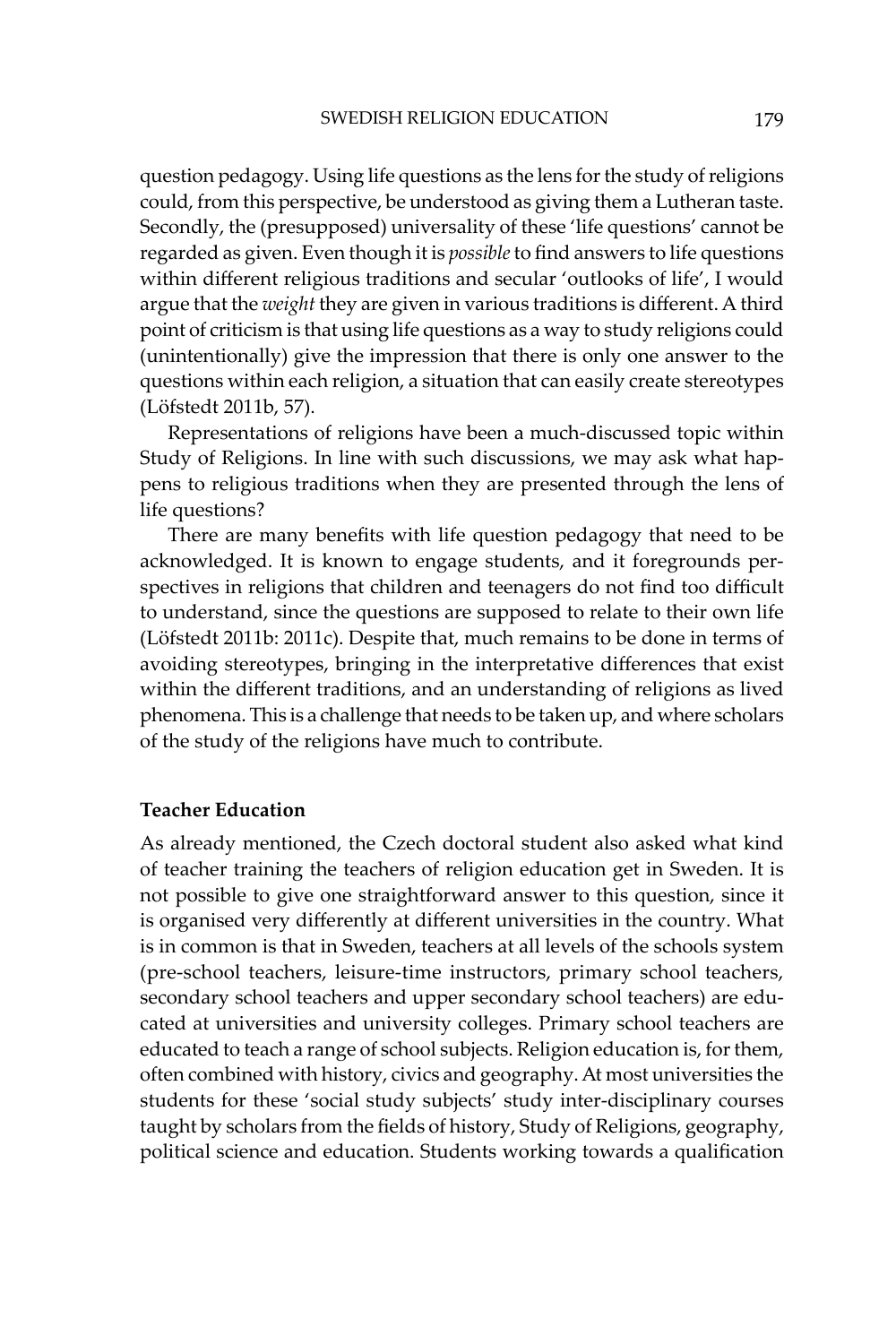for secondary and upper-secondary religion education study at Study of Religions departments. Some universities organize courses that are specifically designed for teacher education students, but at other universities teacher students study the same courses as any other student in Study of Religions. Courses about different religions from a history of religions perspective is in both cases always part of the teacher training, since the students must be able to teach according to the national curriculum. The number of semesters and credits required depends on their future level of teaching (2–4 semesters, i.e. 45–90 ECTS).

Since religion education is an obligatory, non-confessional school subject, taught at all levels of the school system, many teachers need to be trained. Departments of Study of Religions have the responsibility for the content and are involved in their training to varying degrees (depending on the level in the school system). One result of this is that there are Study of Religions departments at more than 20 universities or university colleges in Sweden. This is a very considerable number compared to many other European countries, in relation to the size of the country's population.

Södertörn University<sup>5</sup>, where I teach, offers several 'intercultural teacher education' programs. Courses on religion are also included in the teacher training for students who will not teach religion education; the justification for this arrangement is that knowledge about different religions is seen as being necessary for all teachers, on all levels, since all teachers will meet children, students, parents, colleagues, etc., who belong to different religious traditions or secular outlooks of life, and it is argued that studying religion from an academic point of view will help future teachers to better understanding the society they live in. In other words, Study of Religions is a field that gives important perspectives and knowledge to *all* future teachers; but perhaps this is also linked to the idea of studies of religion contributing to social cohesion? This arrangement is unique for Södertörn University, however, and somewhat surprisingly, few other Study of Religions departments are currently involved in teacher training for levels other than secondary and upper secondary schools.

# **Reflexivity Needed**

While some degree of religious diversity has always existed in Swedish society, over the last few decades the ethnic and cultural composition of the country

<sup>5</sup>  See www.sh.se/studyofreligions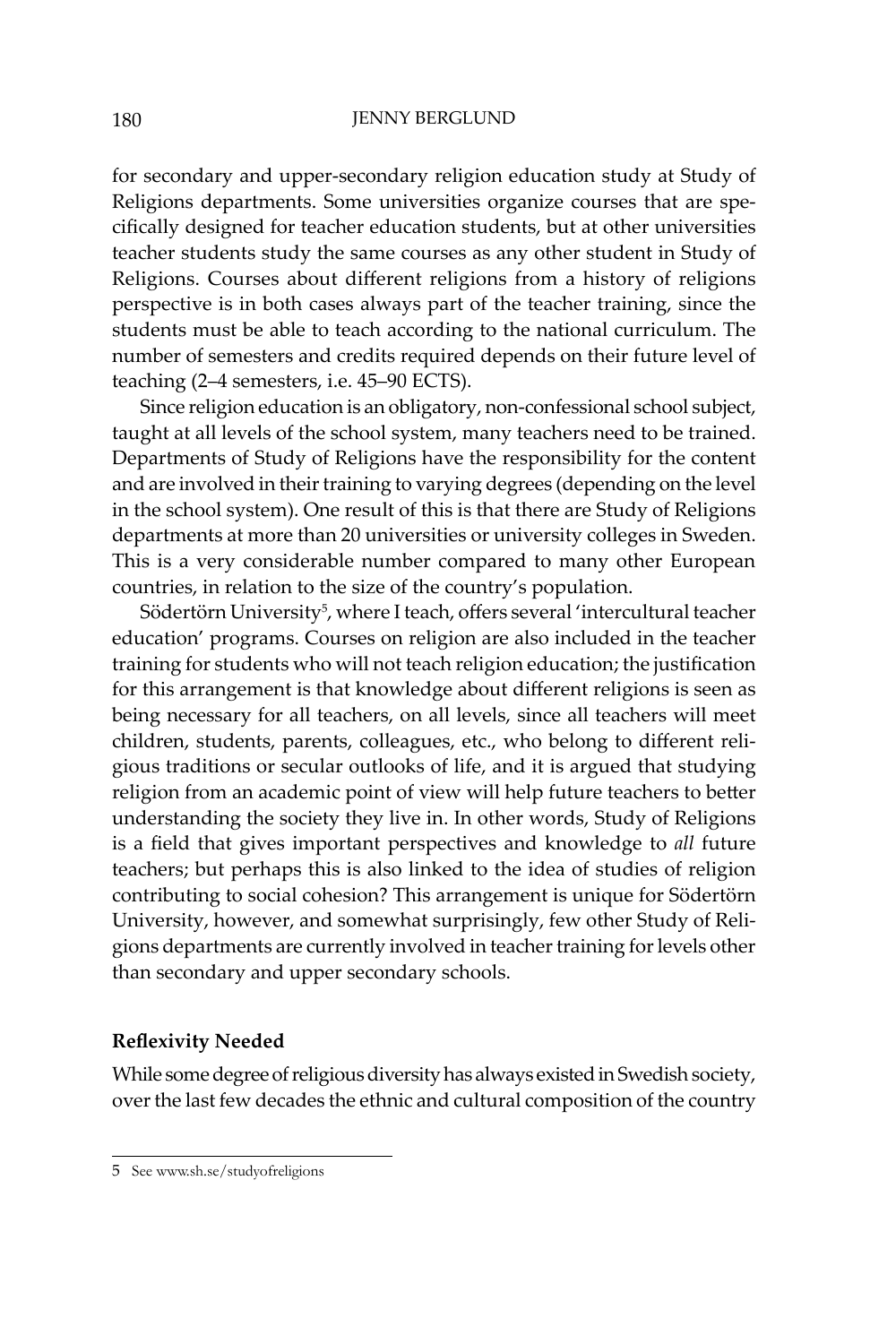has undergone rapid transformation. Parallel to this, religion education in Sweden has also, as we have seen, gone through changes.

Although the self-image of the Swedish school system (and also of Swedish society in general<sup>6</sup>) is one of objectivity and neutrality, it is important to recognize the phenomenon that our doctoral student from the Czech Republic encountered when studying Swedish religion education. Through her questions, it becomes apparent that what from an inside-Sweden perspective is presented as neutral and objective may be understood from an outside perspective as deeply Lutheran: not only in terms of the factual history of the country, but also in terms of how people think and talk about religion in society, how religion is taught and holidays are celebrated in schools, how institutions are built, who gets subsidised by the state, etc. Sweden is a society that can be described as a society marinated in Lutheran Christianity, officially claiming to have washed away the marinade, but having problems in admitting that the taste abides.

In recent scientific thinking, the possibility of neutrality and objectivity in research has been severely questioned, and redefined in a way where the role and position of the researcher is frankly acknowledged (see for example Agar 1996; Lofland 2006, 16). This is a perspective that Study of Religions needs to further highlight in teacher training. Just as a researcher doing fieldwork is not a distant observer and 'transmitter' of knowledge about religion, a teacher is not a distant transmitter of objective facts (Berglund 2011b); she or he is an interactive participant in the field of education who needs to make reflective choices about what and how to teach (Berglund 2010b, 50).

When educating future teachers, it is important to discuss the concepts of objectivity, neutrality and non-denominational teaching. This cannot be done in a simplistic way, which I fear is often the case. Perspectivism, selfreflection, methodological agnosticism and contextualization have to be brought into the discussion on what non-denominational teaching means in a 'post-Lutheran majority culture' (Thurfjell 2011).

On top of this, we need to discuss what it actually means that we, like our institutions, are shaped by culture, history and language in an ines-

<sup>6</sup>  Note that *neutrality* brings about specific connotations in Sweden: The neutrality of the country has been and still is a well-established part of the national self-image. Since the early 19<sup>th</sup> century Sweden has, for example, been internationally known for its policy of neutrality in terms of armed conflicts. For generations of Swedes neutrality in foreign policy has been something obvious and positive despite the problems of upholding the rhetoric when debated and challenged during for example World War II or in relation to NATO.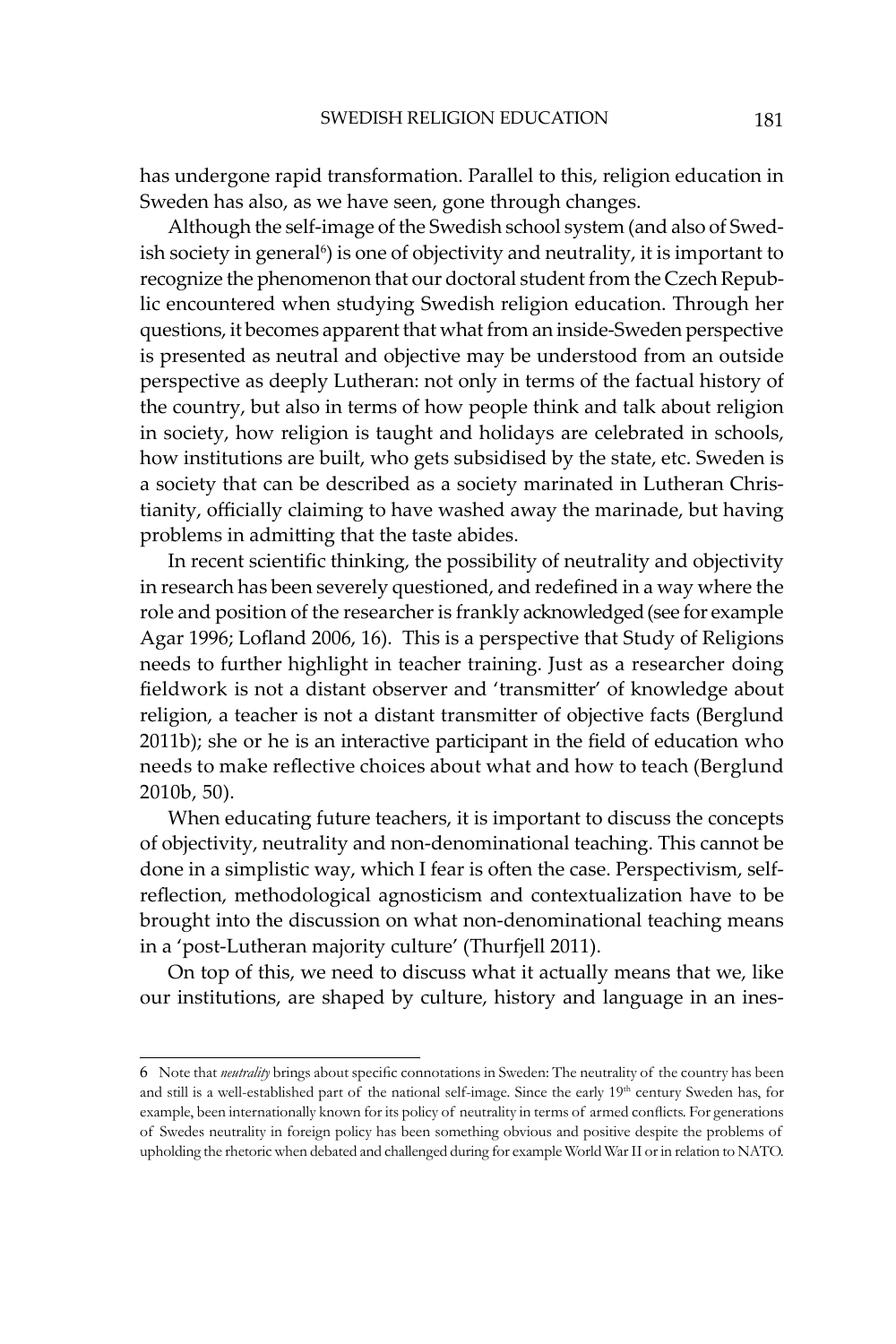capable way, and that ideas about non-confessionality and objectivity also have a cultural history and are not neutral. These are perspectives Study of Religions can provide, not only for religion education teachers, but also in other fields of teacher education.

# *Bibliography*

# **Agar, Michael H.**

1996 *The professional stranger*. *An Informal Introduction to Ethnography*. Bingley: Emerald Publishing.

# **Berglund, Jenny**

- 2010a *Teaching Islam, Islamic Religious Education in Sweden*. Munster: Waxmann.
- 2010b Religionsdidaktik. Jonas Svensson & Stefan Arvidsson (eds), *Människor & Makter, 2.0*, 50–55. Högskolan i Halmstad.
- 2011a Etnografiska glasögon på religion i vardagen. Malin Löfstedt (ed.), *Religionsdidaktik: Mångfald, livsfrågor och etik i skolan*, 125–140. Lund: Studentlitteratur.
- 2011b IRU på muslimska friskolor, en översättning av islam till det svenska skolsystemet. – Peter Strandbrink & Beatriz Lindqvist & Håkan Forsberg (eds), *Tvära Möten. Om utbildning och kritiskt lärande*, 155–168. (Södertörn Studies in Education 1.) Stockholm: Södertörns högskola.

## **Buchardt, Mette & Pirjo Markkola & Heli Valtonen** (eds)

- 2013 Education, State and Citizenship: NordWel Studies in Historical Welfare State. Research 4. NordWel: Helsinki.
- 2013 The School Curriculum and the Transformation of the State/Church Relation in 'the North' since the Early 20th Century. A Nordic Secular Lutheran Welfare State Model? Paper presented at NCRE, Reykjavik 2013 – Symposium. Iceland.

## **Böwadt, Pia**

2009 The courage to be: the impact of Lebensphilosophie on Danish RE. – *British Journal of Religious Education*, 31, (1), 29–39.

## **Eriksson, Anna & Anna Roskvist**

2005 *'Det kan ju vara bra att veta hur dom har det där nere' – Gymnasieelevers förställningar om islam och islamundervisning.* Unbublished Bachelor's thesis, University of Gothenburg.

## **Hartman, Sven**

2007a *Barns tankar om livet.* Stockholm: Natur Kultur.

2007b The Development of the Swedish Educational System – Marie Carlsson & Annika Rabo & Fatma Gök (eds), *Education in 'Multicultural'*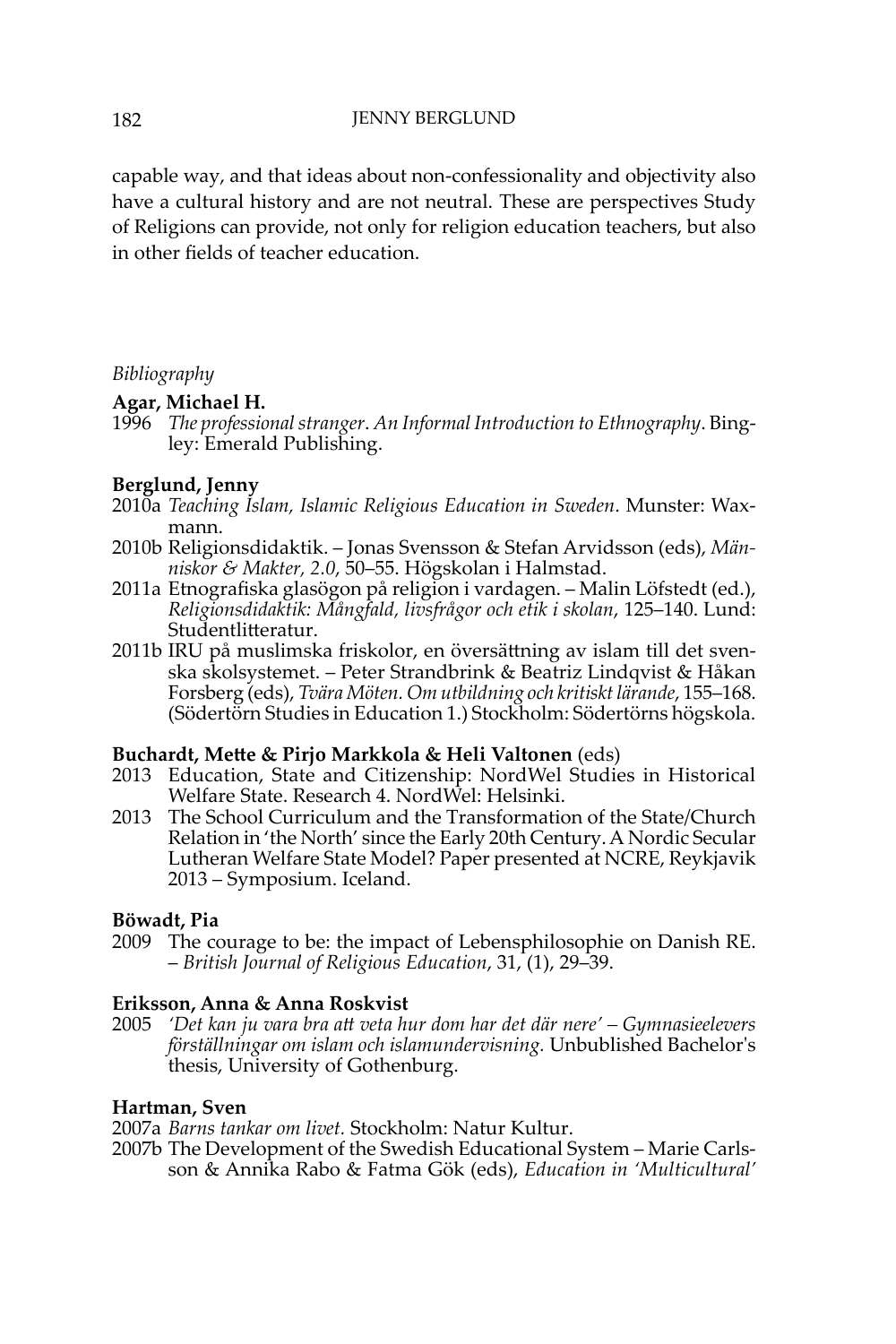*Societies: Turkish and Swedish Perspectives*, 257–265. (Swedish Research Institute in Istanbul Transactions 18.) London: I. B. Tauris.

2011 Perspektiv på skolans religionsundervisning. – Malin Löfstedt (ed), *Religionsdidaktik: Mångfald, livsfrågor och etik i skolan*, 19–34. Lund: Studentlitteratur.

#### **Jensen, Tim**

2008 RS based RE in Public Schools: A Must for a Secular State. – *Numen* 55, 123–50.

#### **Johansson, Ylva & Göran Persson**

1996 *Prop. 1995/96:200. Fristående skolor m.m.* Utbildningsdepartementet: Rixlex.

#### **Kilkelly, Ursula**

1999 *The Child and the European Convention on Human Rights*. Dartmouth: Ashgate.

#### **Lilja, Anna-Theodora & Ewa Sunnercrantz**

2005 *'Nu ska jag säga en ganska smart sak tycker jag' – en kvalitativ intervjustudie av 10 gymnasieelvers uppfattningar om och attityder till religionskunskapsämnet.* Unbublished Bachelor's thesis, University of Gothenburg.

### **Lofland, John**

2006 *Analyzing Social Settings: A Guide to Qualitative Observation and Analysis*. Belmont: Wadsworth.

## **Löfstedt, Malin**

- 2011a Inledning. Malin Löfstedt (ed.), Religionsdidaktik: *Mångfald, livsfrågor och etik i skolan,* 9–18. Lund: Studentlitteratur.
- 2011b Livsfrågor på gott och ont. Malin Löfstedt (ed.), *Religionsdidaktik: Mångfald, livsfrågor och etik i skolan,* 51–64. Lund: Studentlitteratur.
- 2011c Mångfald, berättande och livsfrågor. Jenny Berglund & Gunilla Gunner (eds), *Barn i religionernas värld,* 210–224. Stockholm: Liber.

#### **Osbeck, Christina & Henry Cöster**

2005 Is 'Ground of Values' a Religion? About training world views i a non confessional school. Paper presented at the 8th Nordic Conference on Religious Education: Religion, Spirituality and Identity, Helsinki, Finland.

#### **Otterbeck, Jonas**

2005 What is a reasonable demand? Islam in Swedish Textbooks. – *Journal of Ethnic and Migration Studies* 31 (4), 795–812.

#### **Skogar, Björn**

2005 *Bildning och religion – en lärarutbildares perspektiv*. Stockholm: Högskoleverket.